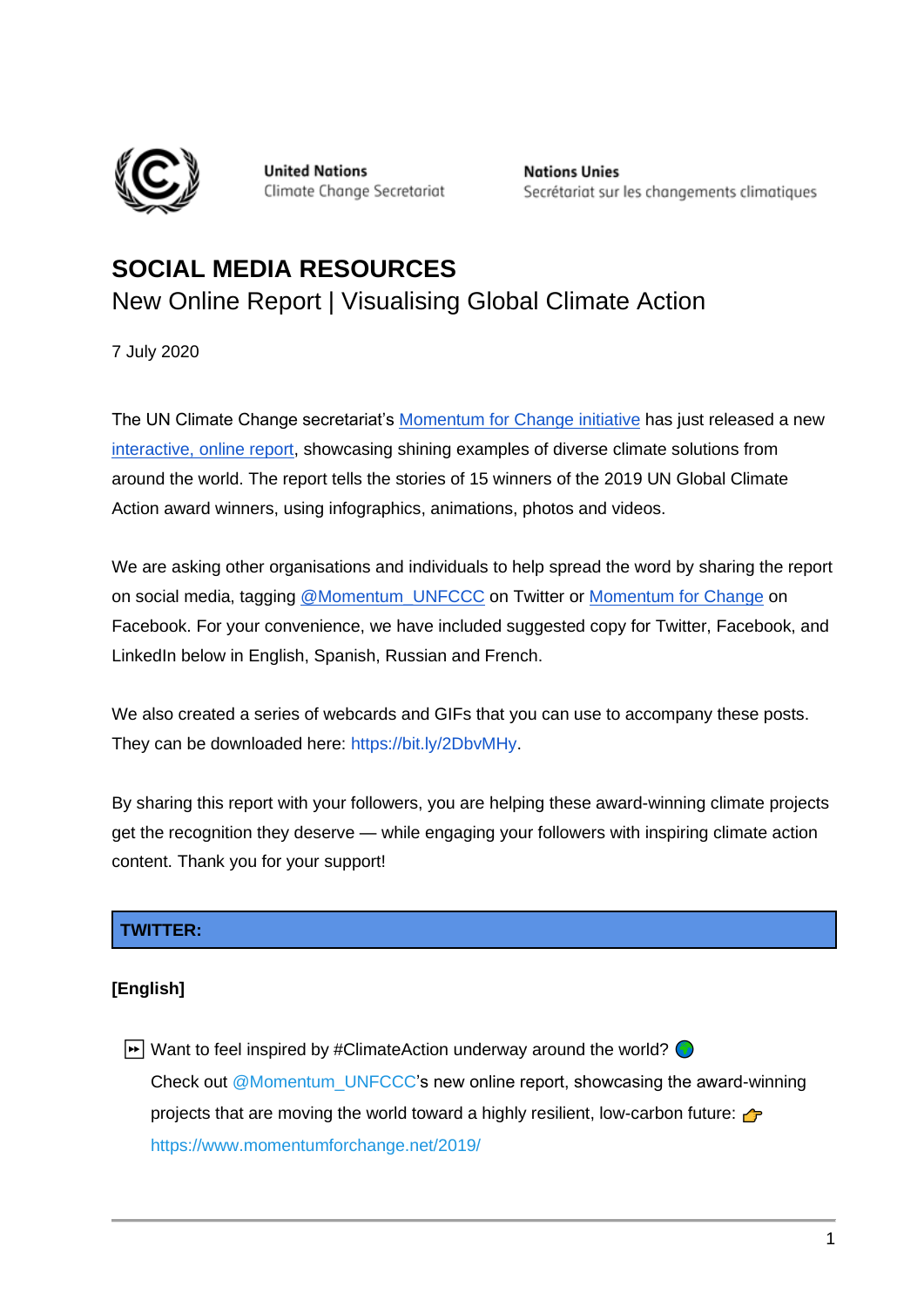- $\blacktriangleright$   $\blacktriangleright$  Just out! @Momentum\_UNFCCC's yearly interactive report highlights 15 amazing examples of what people, businesses, governments and others are doing to tackle #ClimateChange! Take a look: <https://www.momentumforchange.net/2019/>
- **E** Governments, businesses and communities are ramping up their efforts to fight #ClimateChange! @Momentum\_UNFCCC shines a light on some of the world's brightest #ClimateAction. **<https://www.momentumforchange.net/2019/>**
- **E** #ClimateAction is essential to keep global temperature rise to 1.5 degrees Celsius. The award-winning projects recognized by @Momentum\_UNFCCC are stepping up to meet that challenge, with projects that can be replicated around the world.  $\mathbb{R}$  Learn more: <https://www.momentumforchange.net/2019/>
- ► Action to fight #ClimateChange is happening right now all over the world! The 15 awardwinning #ClimateAction projects featured in a new report from @Momentum\_UNFCCC are leading the way: <https://www.momentumforchange.net/2019/>
- ► People often need to see practical examples of what real #ClimateAction looks like before they themselves act. That's why the solutions recognized by UN Climate Change's @Momentum\_UNFCCC initiative are so important.  $\bigcirc$  Learn more:  $\bigcirc$ <https://www.momentumforchange.net/2019/>
- $\boxed{•}$  [.@Momentum\\_UNFCCC](mailto:.@Momentum_UNFCCC) recognizes some of the most innovative #ClimateSolutions happening around the world.  $\bigcirc$  A new report released today takes an in-depth look at 15 such activities and projects. **<https://www.momentumforchange.net/2019/>**
- ► The 15 projects showcased in a new report from UN Climate Change's @Momentum\_UNFCCC initiative are tangible evidence that #ClimateAction isn't only possible, it's innovative, it's exciting and it's an important way to make a difference. Read the full report here: <https://www.momentumforchange.net/2019/>
- $\blacktriangleright$   $\blacktriangleright$  The 15 award-winning projects featured in a new report from @Momentum\_UNFCCC are outstanding examples of scalable, innovative and practical #ClimateAction from around the world. Each of these projects serve as beacons, guiding us towards a better future. Learn more:  $\rightarrow$  <https://www.momentumforchange.net/2019/>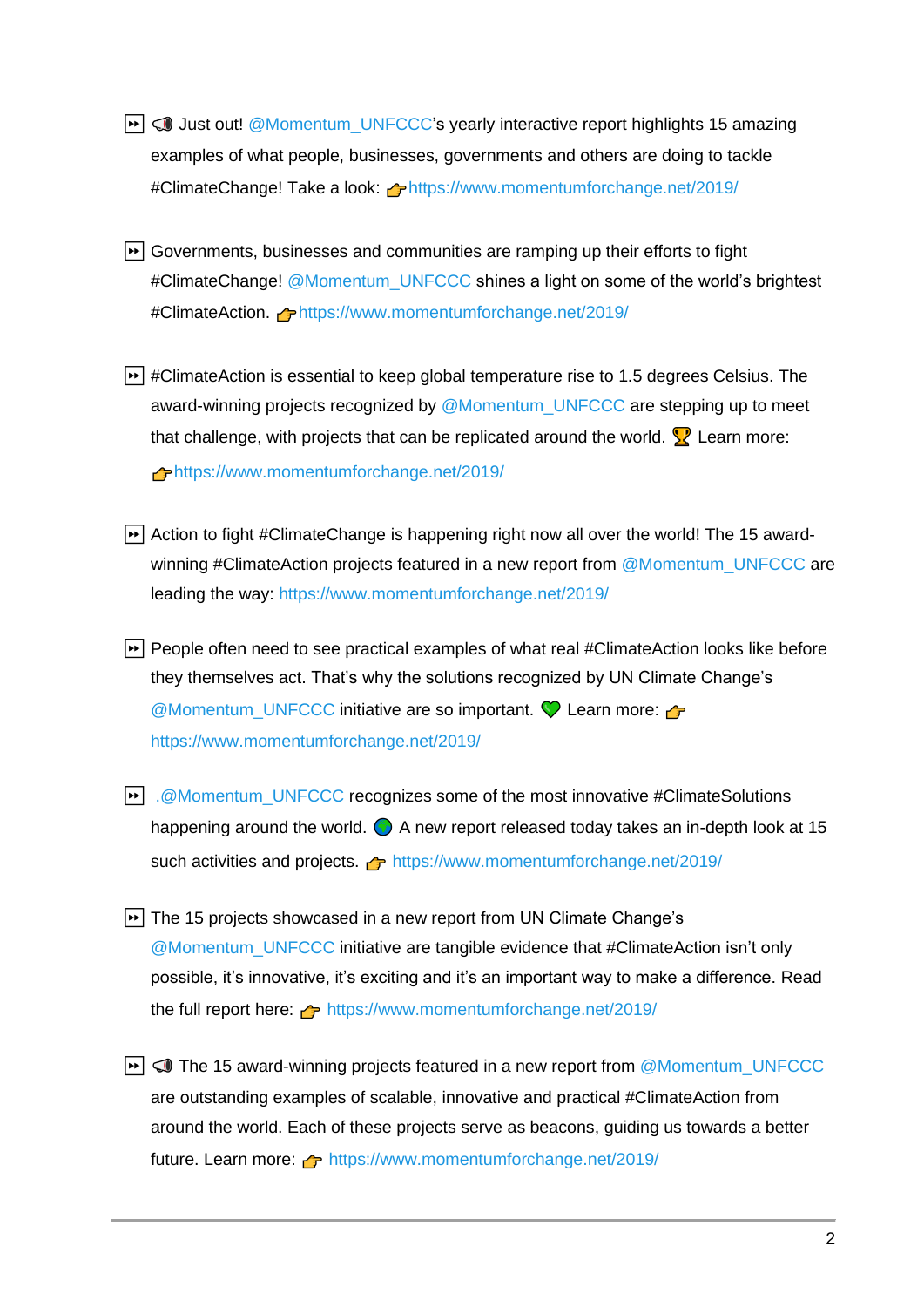#### **[Spanish]**

- $\blacktriangleright$  inspírate con ejemplos de #AcciónClimática de todo el  $\bigcirc$ ! Lee el nuevo informe interactivo de @Momentum\_UNFCCC y conoce proyectos premiados que ayudan a hacer avanzar el mundo hacia un futuro resiliente y con bajas emisiones de CO2. <https://www.momentumforchange.net/2019/>
- $\blacktriangleright$  i Acaba de salir! El informe interactivo anual de @Momentum\_UNFCCC destaca 15 positivos ejemplos de lo que personas, empresas, gobiernos y otros están haciendo para hacer frente al #CambioClimático V ¡Compruébalo aquí! <https://www.momentumforchange.net/2019/>
- ⏩ Gobiernos, empresas y comunidades están redoblando sus esfuerzos para luchar contra el #CambioClimático. @Momentum\_UNFCCC te presenta algunas de las acciones climáticas más brillantes del mundo.  $\bigoplus$ https://www.momentumforchange.net/2019/
- ⏩ La #AcciónClimática es esencial para mantener el aumento de la temperatura global a 1,5 <sup>o</sup>C. Los proyectos premiados X por @Momentum\_UNFCCC dan un paso adelante para enfrentar ese desafío, y pueden ser replicados en todo el  $\bigcirc$ . Más información **Atternation mentumforchange.net/2019/**
- **E**i ¡La acción para luchar contra el #CambioClimático está sucediendo ahora mismo en todo el **O**! Los 15 proyectos de #AcciónClimática galardonados y presentados en un nuevo informe de @Momentum\_UNFCCC están liderando el camino: <https://www.momentumforchange.net/2019/>
- ► La iniciativa @Momentum\_UNFCCC reconoce algunas de las más innovadoras soluciones climáticas que están sucediendo en todo el  $\bigcirc$ . Un nuevo informe publicado hoy da una mirada en profundidad a 15 actividades y proyectos de este tipo. <https://www.momentumforchange.net/2019/>
- ⏩ A menudo, antes de actuar necesitamos ver ejemplos prácticos de cómo es la verdadera #AcciónClimática. Por eso, las soluciones reconocidas por la iniciativa @Momentum\_UNFCCC de ONU Cambio Climático son tan importantes. V Más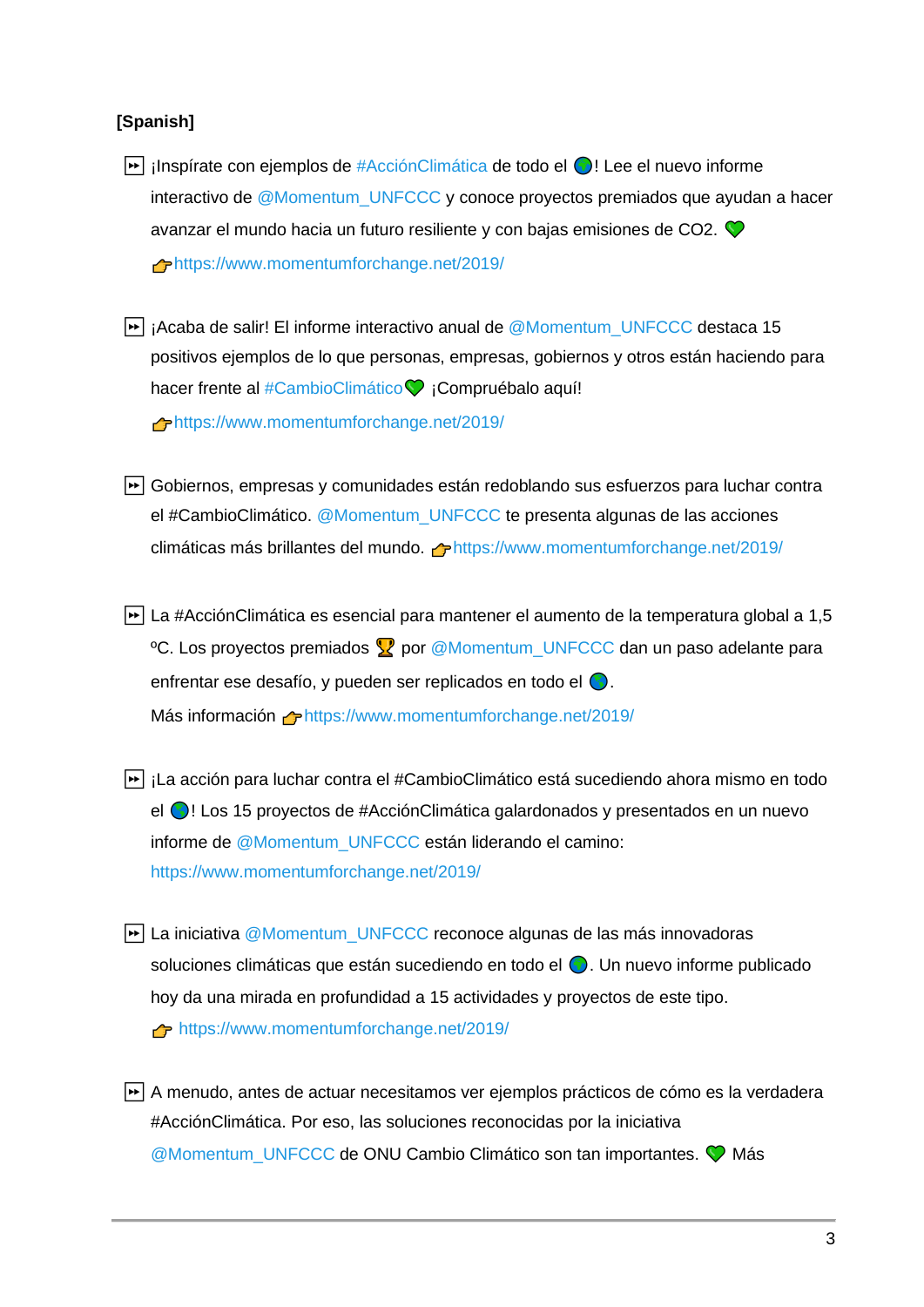información: <https://www.momentumforchange.net/2019/>

► Los 15 provectos presentados en un nuevo informe de la iniciativa @Momentum\_UNFCCC son prueba tangible de que la #AcciónClimática no sólo es posible, sino que es innovadora y una manera importante de marcar la diferencia. <https://www.momentumforchange.net/2019/>

**E** Los 15 provectos premiados que figuran en un nuevo informe de @Momentum\_UNFCCC son ejemplos destacados de #AcciónClimática escalable, innovadora y práctica de todo el . Cada uno de estos proyectos nos guía hacia un futuro mejor.

Más información: **Attella** <https://www.momentumforchange.net/2019/>

## **[Russian]**

- **→ © «Импульс к переменам»** (@Momentum\_UNFCCC) инициатива Секретариата ООН по климату, направленная на отбор проектов по всему миру, нацеленных на борьбу с изменением климата и решение сопутствующих экономических, социальных и экологических проблем современности. https://www.momentumforchange.net/2019/
- **|→ | Проекты, отбираемые в рамках инициативы «Импульс к переменам»** (@Momentum\_UNFCCC), – наглядный пример того, как каждый из нас может принимать практические, масштабируемые и эффективные меры по борьбе с изменением климата. https://www.momentumforchange.net/2019/
- $\triangleright$  Вдохновитесь принимаемыми по всему миру мерами по борьбе с изменением климата!  $\bigcirc$  Вышел новый онлайн-отчет @Momentum\_UNFCCC, в котором представлены отмеченные наградами проекты, которые двигают мир к устойчивому и низкоуглеродному будущему: phttps://www.momentumforchange.net/2019/
- ► © Опубликован ежегодный интерактивный отчет @Momentum\_UNFCCC. Узнайте о 15-ти удивительных примерах борьбы с изменением климата: https://www.momentumforchange.net/2019/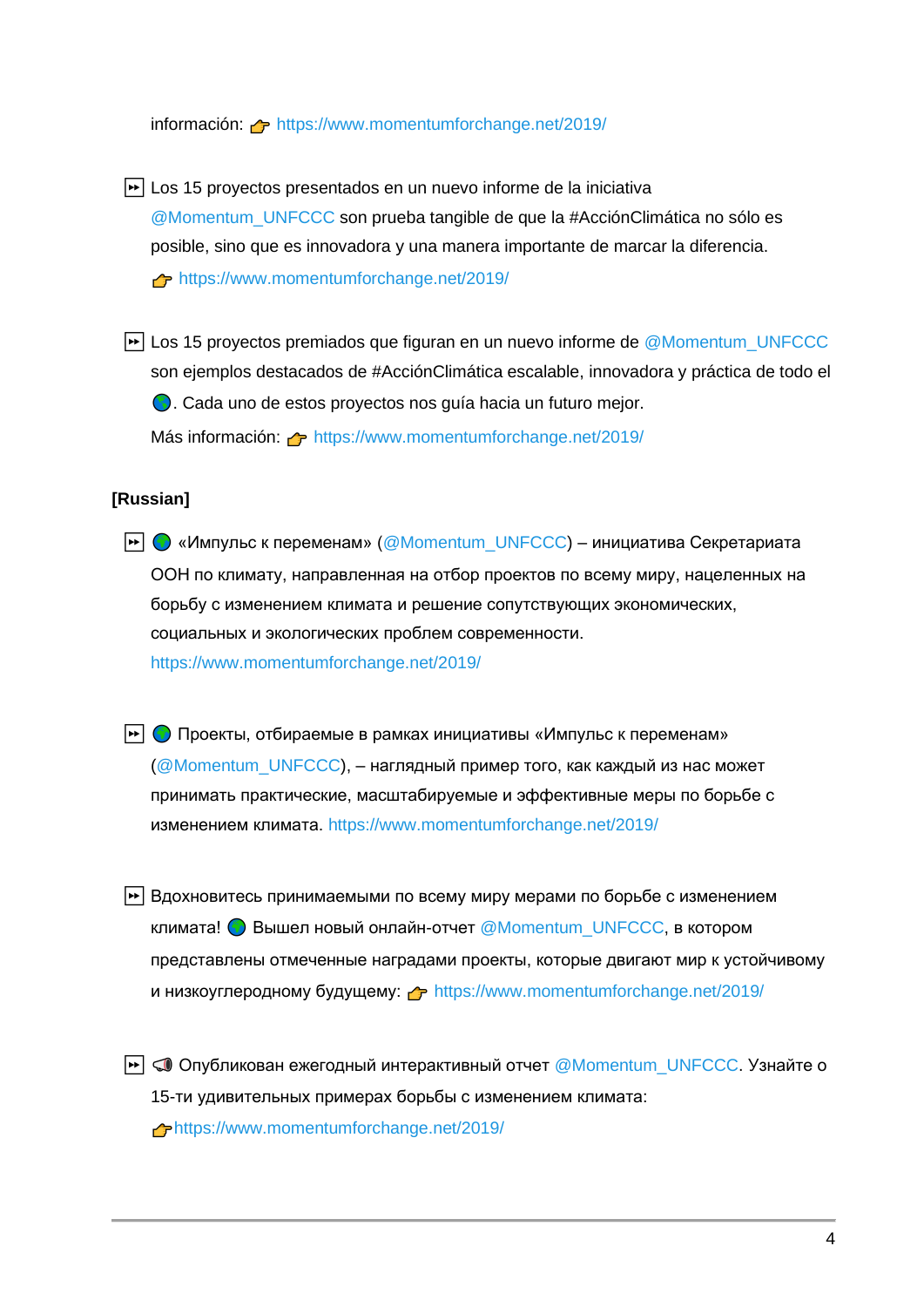- $\blacktriangleright$  Во всем мире наращиваются усилия по борьбе с изменением климата! @Momentum\_UNFCCC рассказывает о самых ярких из них. https://www.momentumforchange.net/2019/
- $\blacktriangleright$  Практические примеры эффективных мер по борьбе с изменением климата побуждают многих присоединяться к этим действиям. Именно поэтому так важны проекты, отобранные @Momentum\_UNFCCC. У Узнайте больше: https://www.momentumforchange.net/2019/

## **[French]**

- **E**  $\Box$  Il est là! Le nouveau e-rapport de @Momentum\_UNFCCC @CCNUCC met en lumière 15 exemples étonnants de ce que les personnes, les entreprises, les gouvernements et d'autres acteurs font pour lutter contre le #ChangementClimatique. Jetez-y un coup d'œil : <https://www.momentumforchange.net/2019/>
- **E**ialissez-vous inspiré par l'#ActionClimatique en cours dans le monde ! Lisez le nouveau rapport en ligne de @Momentum\_UNFCCC qui présente les projets récompensés qui poussent notre  $\bigcirc$  vers un futur #résilient et à faible #émissions de #CO2 <https://www.momentumforchange.net/2019/>
- **E** Les gouvernements, les entreprises et les communautés intensifient leurs efforts pour lutter contre #ChangementClimatique ! @Momentum\_UNFCCC met en lumière certaines des plus brillantes actions pour le #climat. <https://www.momentumforchange.net/2019/>
- **E** L'#ActionClimatique est essentielle pour maintenir l'augmentation de la température mondiale à 1,5 degrés C

**V** Les projets primés par @Momentum\_UNFCCC s'efforcent de relever ce défi, et pourraient être reproduits dans le  $\bigcirc$  entier.

Pour en savoir + <https://www.momentumforchange.net/2019>

 $\blacktriangleright$  Les actions de lutte contre le #ChangementClimatique se produit en ce moment même dans le monde entier !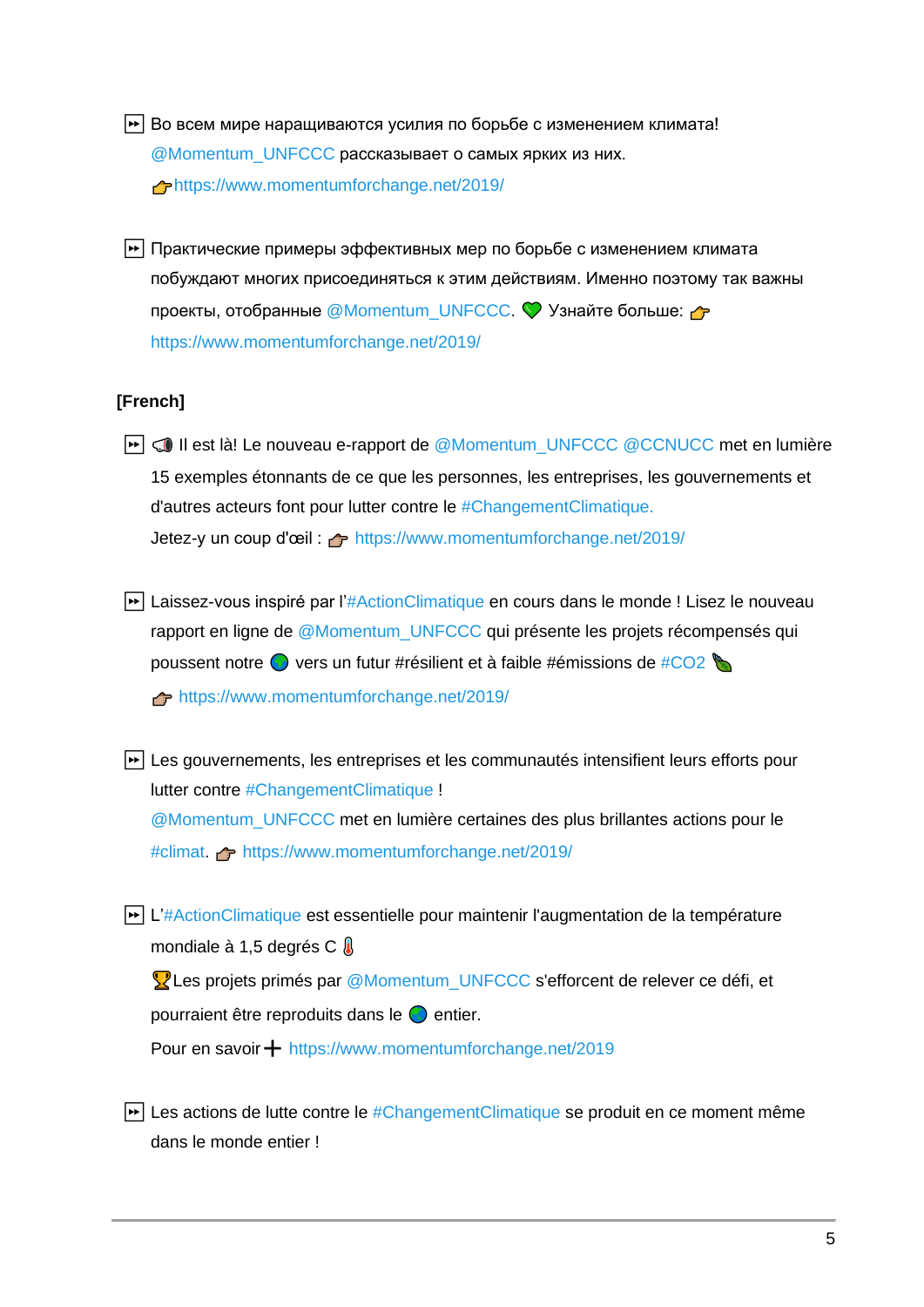Les 15 projets primés  $\Omega$  présentés dans un nouveau rapport de @Momentum\_UNFCCC, montrent la voie :<https://www.momentumforchange.net/2019/>

- <u>➡ .@Momentum\_UNFCCC</u> met en avant certaines des solutions pour le #climat les plus innovantes qui se produisent dans le Un nouveau rapport publié aujourd'hui examine en profondeur 15 de ces activités et projets <https://www.momentumforchange.net/2019>
- **E** Les gens ont souvent besoin de voir des exemples concrets de ce qui est une vraie #ActionClimatique avant d'agir eux-mêmes. C'est pourquoi les solutions récompensées par l'initiative @Momentum\_UNFCCC sont si importantes. <https://www.momentumforchange.net/2019/>
- **E** Les 15 projets présentés dans un nouveau rapport de l'initiative @Momentum\_UNFCCC de @CCNUCC sont la preuve tangible que l'#ActionClimatique n'est pas juste possible, mais synonyme d'#innovation #passion et fait la différence. Pour lire le rapport complet, cliquez ici :  $\rightarrow$  <https://www.momentumforchange.net/2019/>
- **E**  $\bigcirc$  Les 15 projets primés présentés dans un nouveau rapport de @Momentum\_UNFCCC sont des exemples remarquables d'action pour le #climat qui peuvent être reproduits et nous guident vers un avenir meilleur.

Pour en savoir plus, cliquez ici : net <https://www.momentumforchange.net/2019/>

# **FACEBOOK OR LINKEDIN:**

#### **[English]**

- $\blacktriangleright$  Want to feel inspired by climate action that's already underway across the world? Check out @Momentum for Change's new, online report, showcasing the award-winning projects helping to move the world toward a highly resilient, low-carbon future. Learn more: <https://www.momentumforchange.net/2019/>
- **→** Just out! @Momentum for Change's yearly interactive report highlights 15 amazing examples of what people, businesses, governments and others are doing to tackle #ClimateChange! See for yourself:<https://www.momentumforchange.net/2019/>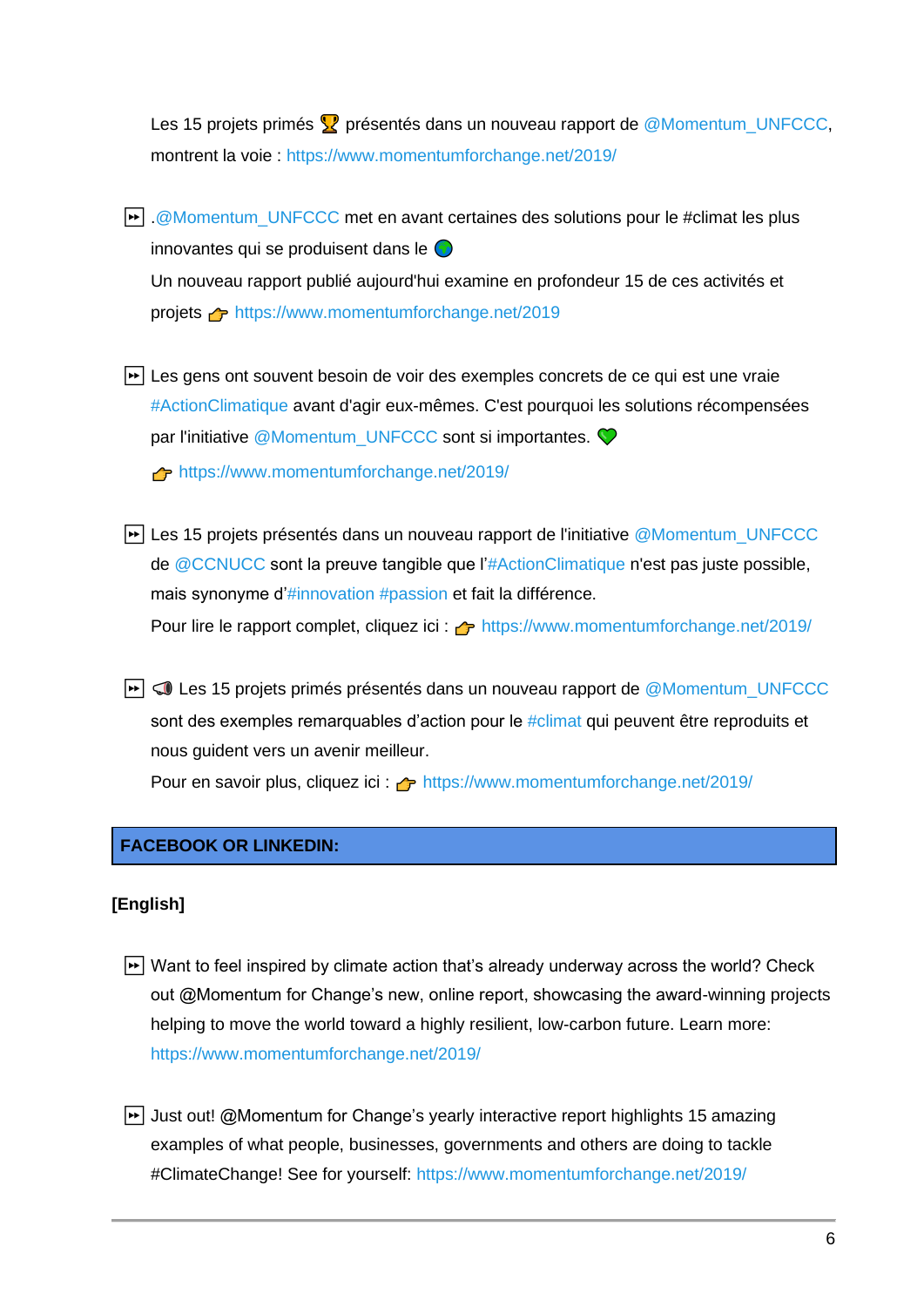- ► JUST RELEASED: A new report from @Momentum for Change looks at 15 groundbreaking initiatives from around the world. Read about these extraordinary projects, each demonstrating the exceptional amount of climate action happening around the world, and inspiring us all to engage in the fight against climate change. <https://www.momentumforchange.net/2019/>
- ► The 15 projects showcased in a new report from UN Climate Change's @Momentum\_UNFCCC initiative are tangible evidence that #ClimateAction isn't only possible, it's innovative, it's exciting and it's an important way to make a difference. Read the full report here:  $\rightarrow$  <https://www.momentumforchange.net/2019/>

## **[Spanish]**

 $\blacktriangleright$  ¿Quieres inspirarte con la acción climática que ya está en marcha en todo el  $\bigcirc$ ? Echa un vistazo al nuevo informe en línea de @Momentum for Change, que muestra los proyectos premiados que llevan al mundo hacia un futuro resiliente y bajo en carbono. Más información aquí: https://www.momentumforchange.net/2019/

 $\blacktriangleright$  inspírate con ejemplos de #AcciónClimática de todo el  $\blacklozenge$ !

Lee el nuevo informe interactivo de @Momentum for Change y conoce proyectos premiados que ayudan a hacer avanzar el mundo hacia un futuro resiliente y con bajas emisiones de CO<sub>2</sub>.

<https://www.momentumforchange.net/2019/>

 $\blacktriangleright$  ¡Acaba de salir! El informe interactivo anual de @Momentum for Change destaca 15 positivos ejemplos de lo que personas, empresas, gobiernos y otros están haciendo para hacer frente al #CambioClimático

¡Compruébalo aquí! ← <https://www.momentumforchange.net/2019/>

**E** La acción climática adopta muchas formas. Echa un vistazo a 15 historias inspiradoras que van desde proyectos dirigidos por mujeres hasta inversiones financieras, en las que personas, comunidades y organizaciones han marcado la diferencia. El galardón de la ONU para la Acción Climática Mundial 2019 de @Momentum for Change nos orienta hacia una ambición y una acción más enérgicas en relación con el clima: <https://www.momentumforchange.net/2019/>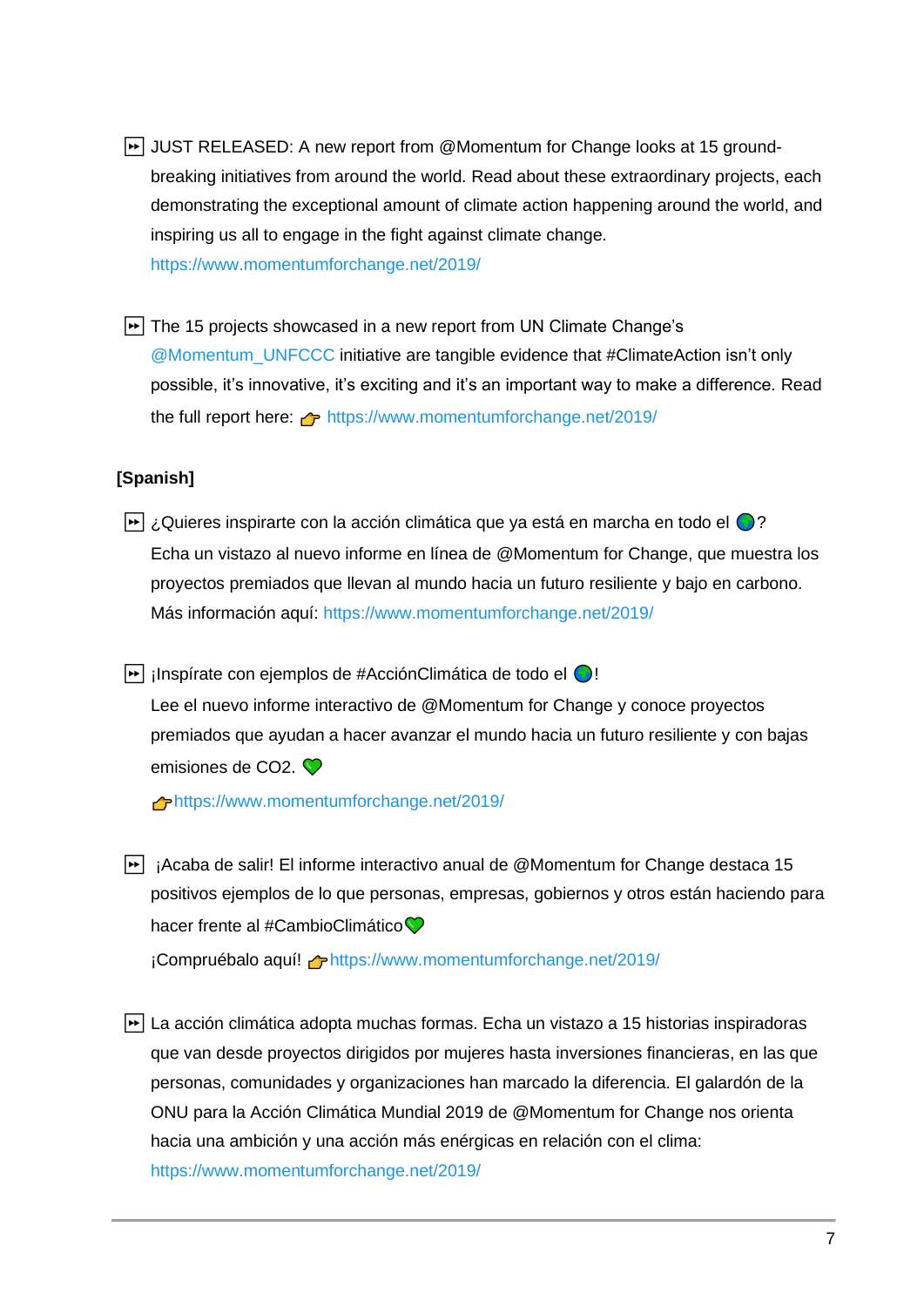# $\blacktriangleright$   $\Box$   $\Box$   $\Box$  ACABA DE SALIR!  $\Box$   $\Box$

Un nuevo informe de @Momentum for Change examina 15 iniciativas innovadoras de todo el  $\bigodot$ . No te pierdas estos magníficos proyectos, que muestran la excepcional cantidad de acciones climáticas que se están llevando a cabo, y que nos inspiran a participar en la lucha contra el cambio climático.

<https://www.momentumforchange.net/2019/>

► Los 15 provectos presentados en un nuevo informe de la iniciativa @Momentum for Change de ONU Cambio Climático son una prueba tangible de que la acción climática no solo es posible, sino que también es innovadora, emocionante y una manera importante de marcar la diferencia. Lee el informe completo aquí:

<https://www.momentumforchange.net/2019/>

#### **[Russian]**

- $\blacktriangleright$   $\bigcirc$  «Импульс к переменам» (@Momentum for Change) инициатива Секретариата ООН по климату, направленная на отбор проектов по всему миру, нацеленных на борьбу с изменением климата и решение сопутствующих экономических, социальных и экологических проблем современности.
- **► Проекты, отбираемые в рамках инициативы «Импульс к переменам»** @Momentum for Change), – наглядный пример того, как каждый из нас может принимать практические, масштабируемые и эффективные меры по борьбе с изменением климата.
- $\blacktriangleright$  Вдохновитесь принимаемыми по всему миру мерами по борьбе с изменением климата!  $\bigcirc$  Вышел новый онлайн-отчет @Momentum for Change, в котором представлены отмеченные наградами проекты, которые двигают мир к устойчивому и низкоуглеродному будущему: https://www.momentumforchange.net/2019/
- $\blacktriangleright$   $\blacktriangleright$  Опубликован ежегодный интерактивный отчет @Momentum for Change. Узнайте о 15-ти удивительных примерах борьбы с изменением климата, которые вдохновляют нас: https://www.momentumforchange.net/2019/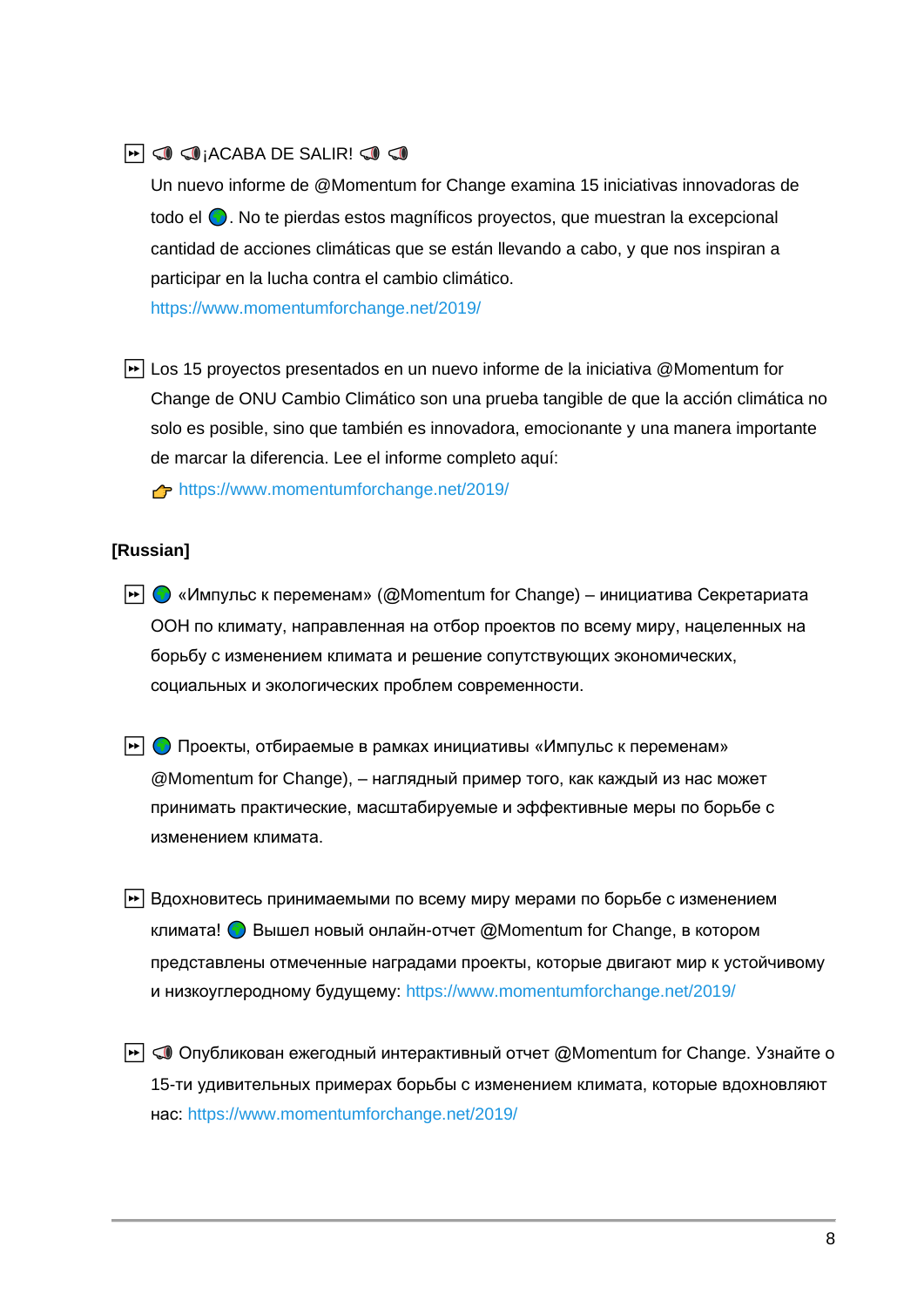- **► Во всем мире наращиваются усилия по борьбе с изменением климата! @Momentum** for Change рассказывает о самых ярких из них – от осуществляемых женщинами инициатив до инвестиционных решений. Узнайте больше по ссылке: https://www.momentumforchange.net/2019/
- ⏩ Практические примеры эффективных мер по борьбе с изменением климата побуждают многих присоединяться к этим действиям. Именно поэтому так важны проекты, отобранные  $\omega$  Momentum for Change.  $\heartsuit$  Узнайте больше: https://www.momentumforchange.net/2019/

# **[French]**

**Envie d'être inspiré par l'#ActionClimatique en cours dans le monde ?** Lisez le nouveau rapport en ligne de @Momentum for Change qui présente les projets récompensés qui poussent le vers un futur résilient et à faible émissions de carbone.

<https://www.momentumforchange.net/2019/>

- Inédit ! Le rapport annuel interactif de @Momentum for Change met en lumière 15 exemples extraordinaires de ce que des personnes, des entreprises et des États entre autres font pour s'attaquer aux #ChangementsClimatiques ! Retrouvez-les: <https://www.momentumforchange.net/2019/>
- ► L'action en faveur du climat se fait de multiples façons. Découvrez 15 histoires inspirantes qui vont de projets menés par des femmes à des investissements financiers, où des individus, des communautés et des organisations ont fait la différence.

Le prix mondial de l'action pour le climat 2019 de l'ONU, décerné par @Momentum for Change, nous guide vers une ambition et une action plus fortes en matière de climat : <https://www.momentumforchange.net/2019/>

⏩ ENFIN PUBLIÉ : Le nouveau rapport de @Momentum for Change passe en revue 15 initiatives innovantes du monde entier. Découvrez ces projets extraordinaires, chacun d'entre eux démontrant l'ampleur exceptionnelle de l'action en faveur du climat dans le monde et nous incitant tous à nous engager dans la lutte contre le changement climatique.

<https://www.momentumforchange.net/2019/>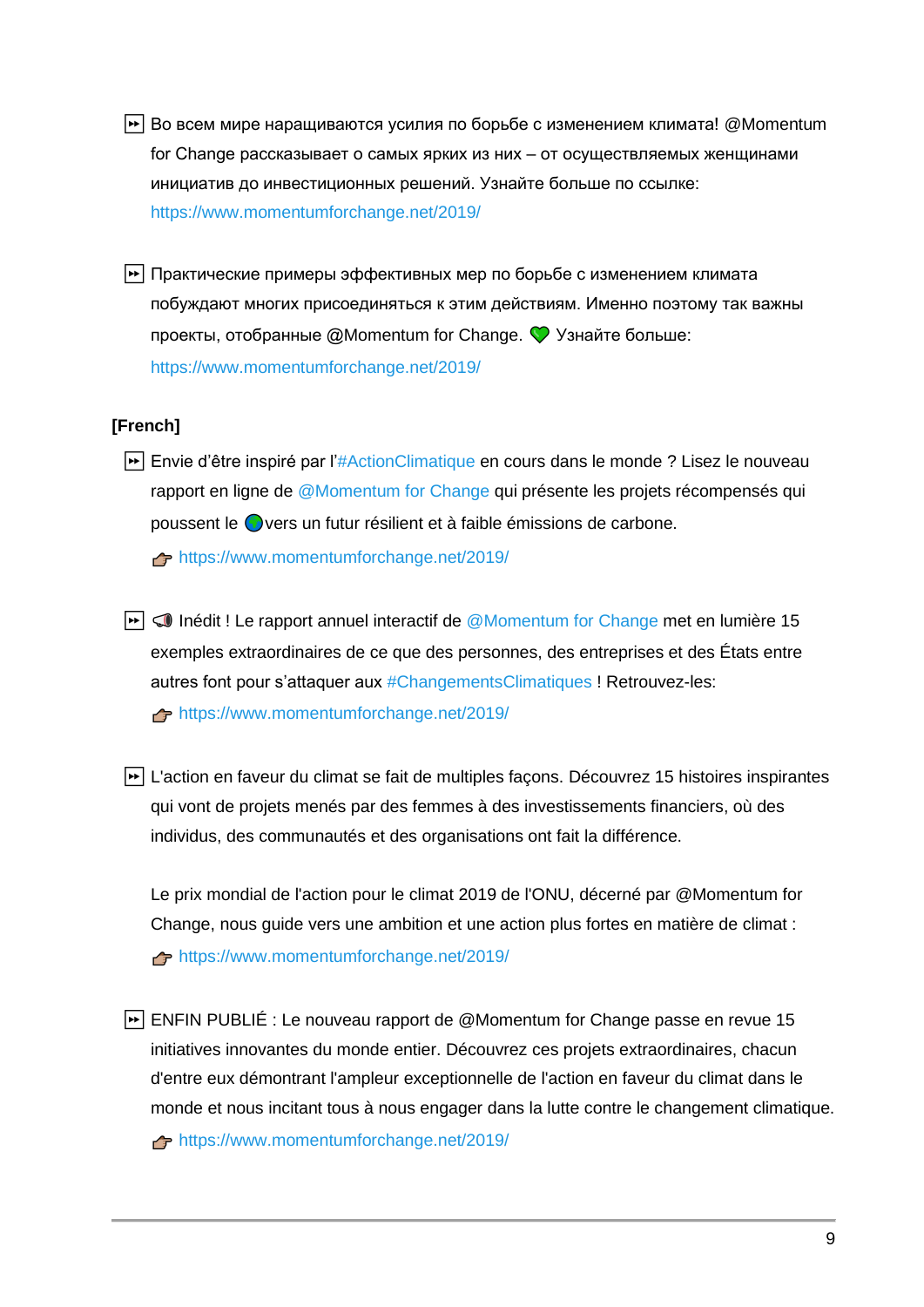⏩ Les 15 projets présentés dans un nouveau rapport de l'initiative @Momentum\_UNFCCC d'ONU Climat sont la preuve tangible que l'Action climatique n'est pas juste possible, mais qu'elle peut souvent être innovante, passionnante et qu'elle constitue un moyen important de faire la différence. Pour lire le rapport complet, cliquez ici :

<https://www.momentumforchange.net/2019/>

# **WEBCARDS:**